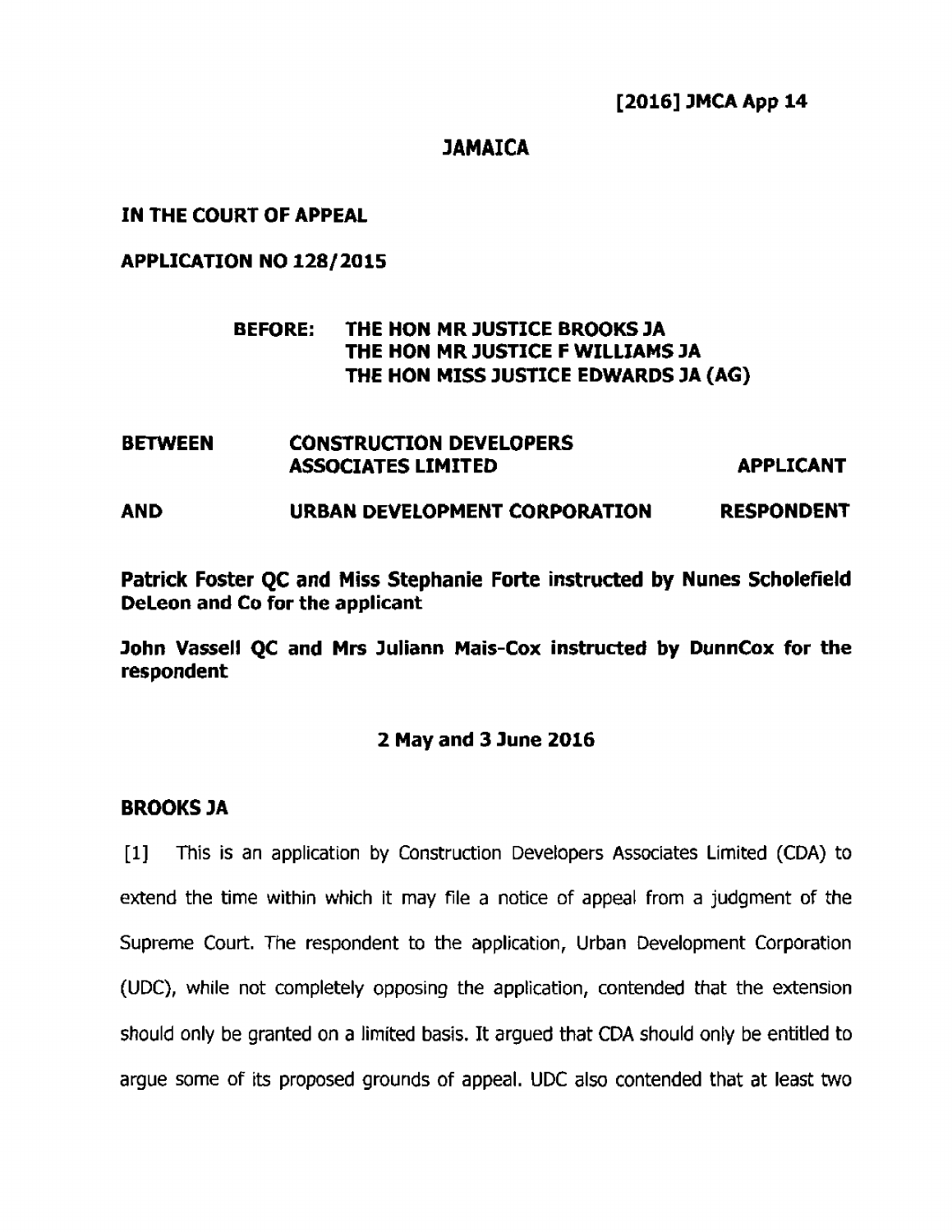issues **raised** by **CDA's** proposed grounds of appeal have **no** real **prospect of success. UDC** contended that CDA should, **therefore,** not be granted an extension of time in respect of those issues. UDC did not oppose the application in respect of the other aspects of the proposed appeal.

**[2]** The issues to be **decided at this stage** are, firstly, whether this court may issue conditions **for,** or qualify, **any grant** of extension of time within **which to** file **a** notice of appeal, and secondly whether UDC is correct in **its** assertion that the two areas included in the proposed grounds of appeal are unarguable and therefore not worthy to **be included** in **an appeal** to **be placed before the court.** 

**[3]** The judgment in this case was handed down on 5 **December** 2014. The formal **order** was not served, however, until 2 **March 2015. CDA should have filed its** notice **and** grounds of appeal on or before 13 April 2015. It, however, did not **do** so. On **6 July 2015,** it **filed** a document entitled Notice of Appeal but, as that document had been **filed**  out of **time,** it had no effect. It will, therefore, be referred to, hereafter, as the proposed notice. CDA did not file the present application until 16 December 2015. No explanation was given for the lapse of some five months between filing the proposed **notice** and **filing** the present application.

**[4]** In light of **UDC's** stated **position, it is unnecessarj** to undertake a specific assessment of the conditions that an applicant is usually required to **satisfy,** in **order** to be **granted** an extension of time within which to appeal. The first issue that will be assessed below is the authority to qualify a grant of such an extension. Thereafter, the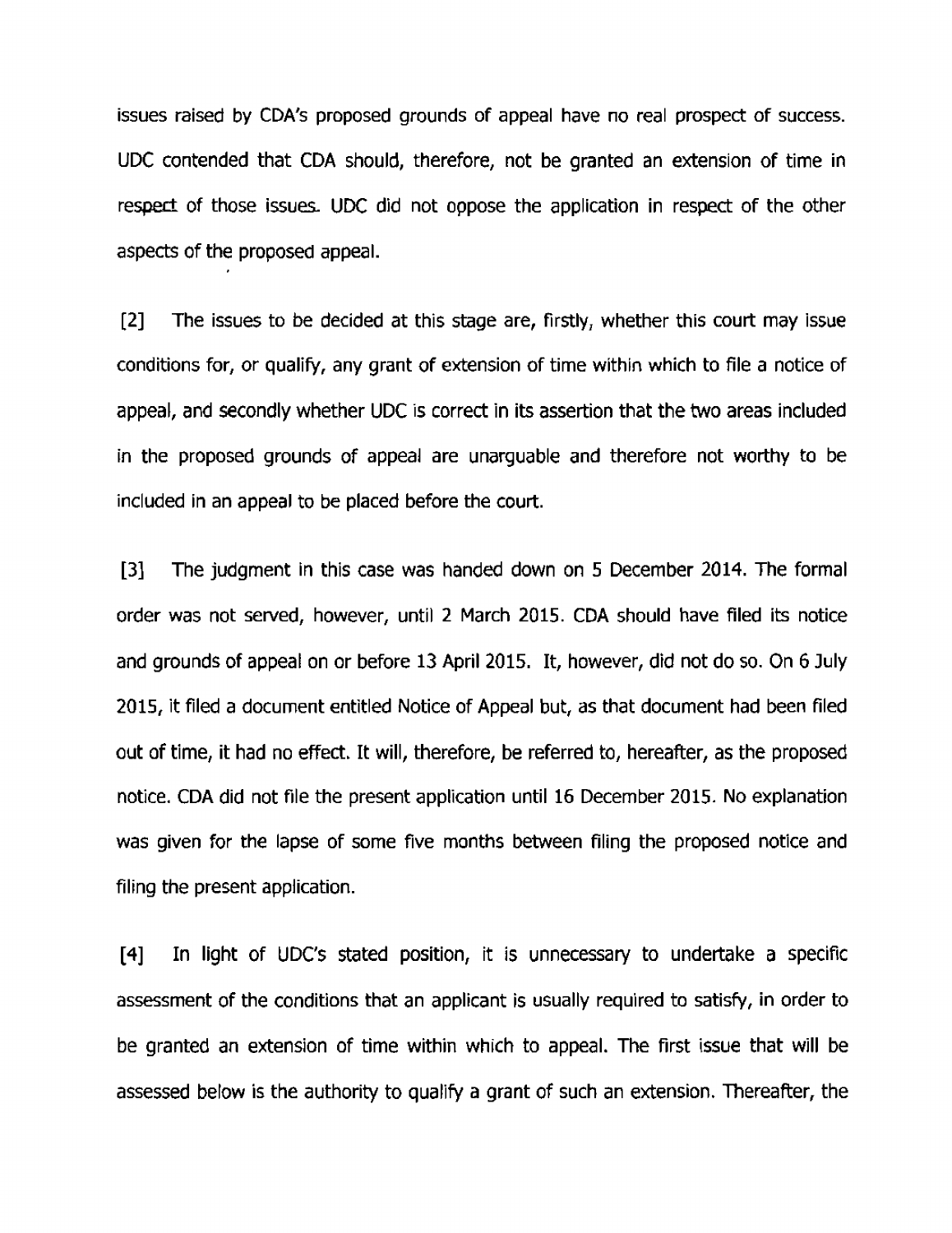background facts will be set out and after that, the issue of whether the grant ought to be **qualified.** 

# **Whether a grant of extension of time may be qualified**

**[5]** In his written submissions in which he advocated for a qualified grant of an extension of time, Mr Vassell QC, on behalf of **UDC, submitted that the court has** the power to qualify the grant. He equated the power to that which is exercised when permission to appeal is granted. Learned Queen's Counsel said at paragraph 4 of his written submissions:

> "The Court has an express power when making an **order**  giving permission to appeal to limit the issues **to** be heard on appeal. See paragraph **1.8(10)** of the CAR:

> > 'An order giving permission to appeal may  $-$

- (a) **limit the issues to be heard on the appeal; and** 
	- (b) be made subject to conditions.'

A request for extension of time to appeal is a request **for** the exercise of a discretionary power which a Court may in principle grant subject to conditions. By parity of **reasoning with the Court's power on an application for leave to appeal, the Court can in an appropriate case make an order for extension of time to appeal. Subject to a condition limiting the issues which may be pursued** in **the** appeal." (Emphasis supplied)

Mr Vassell did not cite **any** authority for his proposition.

**[6]** Mr Foster QC, appearing on behalf of COA, did not contest Mr Vassell's proposition. It seems, however, that Mr Vassell **is** correct in principle. The analysis of his proposition requires further references to the CAR. The time within which a notice of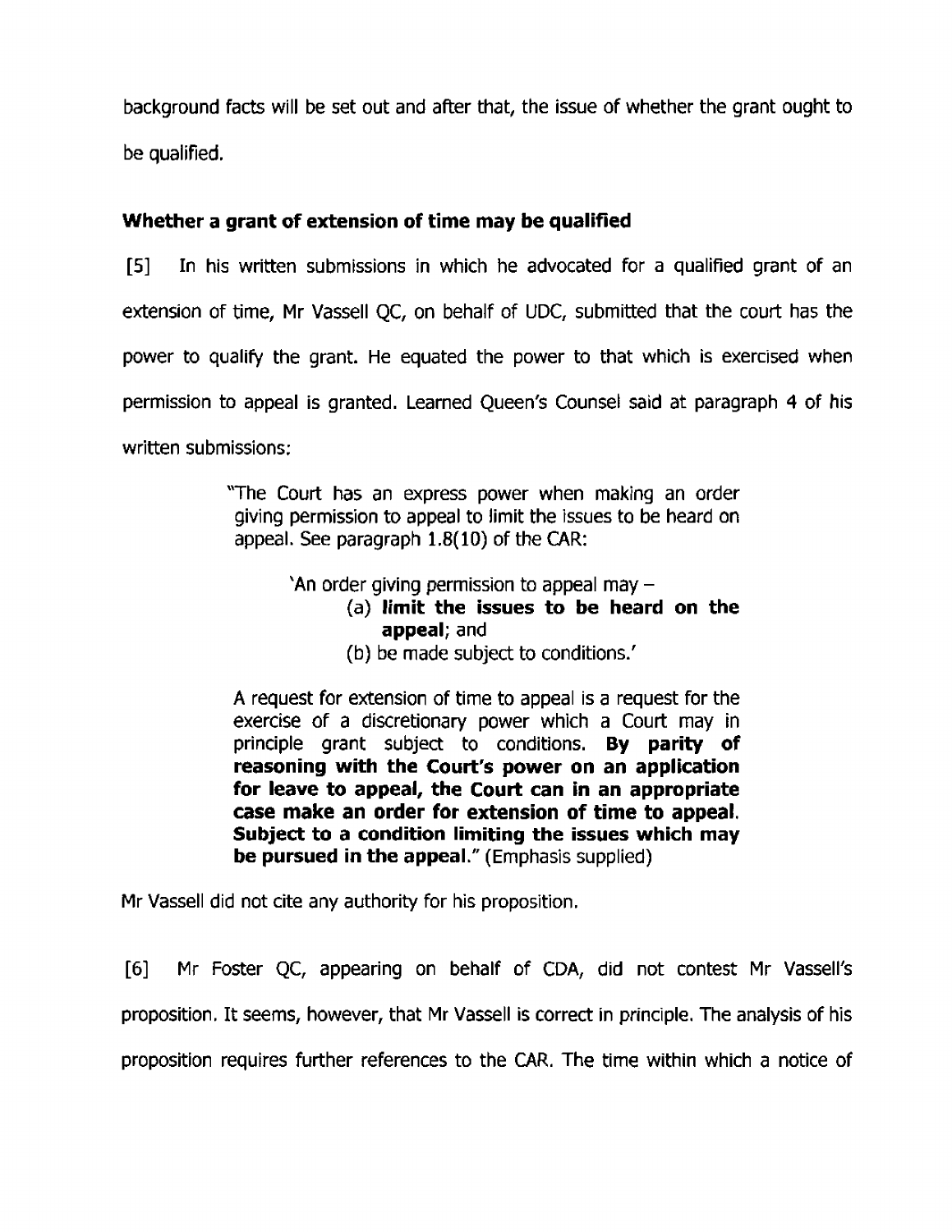appeal **may be filed, is specified by l.ll(l)(c) of the Court of Appeal Rules (CAR). Rule 1.11(2) authorises this** court to **extend the time within which to file the** notice of **appeal. Rule 1.7(2)(b) allows** the court to **grant** such an extension **even if the application for the extension is made after** the time **had passed for filing the notice of appeal. Rule 1.7(3) specifies** that **when** the **court makes** an **order** or **gives a direction it may make** the **order subject to conditions.** It **does not,** however, **stipulate a power to limit the issues to be heard on appeal, as is done in rule 1.8(10).** 

[7] **One of the tests which an applicant for an extension of time must satisfy, is** to **show** that **there is merit in the proposed appeal. The various tests are set** out in **Leyrnon Strachan v Gleaner Company Ltd and Dudley Stokes (Motion No <sup>1211999</sup>**- **judgment delivered 6 December 1999). Panton 1A (as he** then **was) stated**  them **at** page **20** of the judgment in that **case. He said:** 

"The legal **position** may therefore **be summarised thus:** 

- **(1) Rules of court providing a time-table for the conduct** of **litigation must,** prima **facie, be obeyed.**
- **(2) Where** there **has been a non-compliance with a timetable,** the Court **has** a **discretion** to **extend**  time.
- **(3)** In **exercising its discretion, the Court will consider-** 
	- (i) the length **of the delay;**
	- **(ii)** the **reasons for** the **delay;**
	- **(iii) whether there is an arguable case for an appeal and;**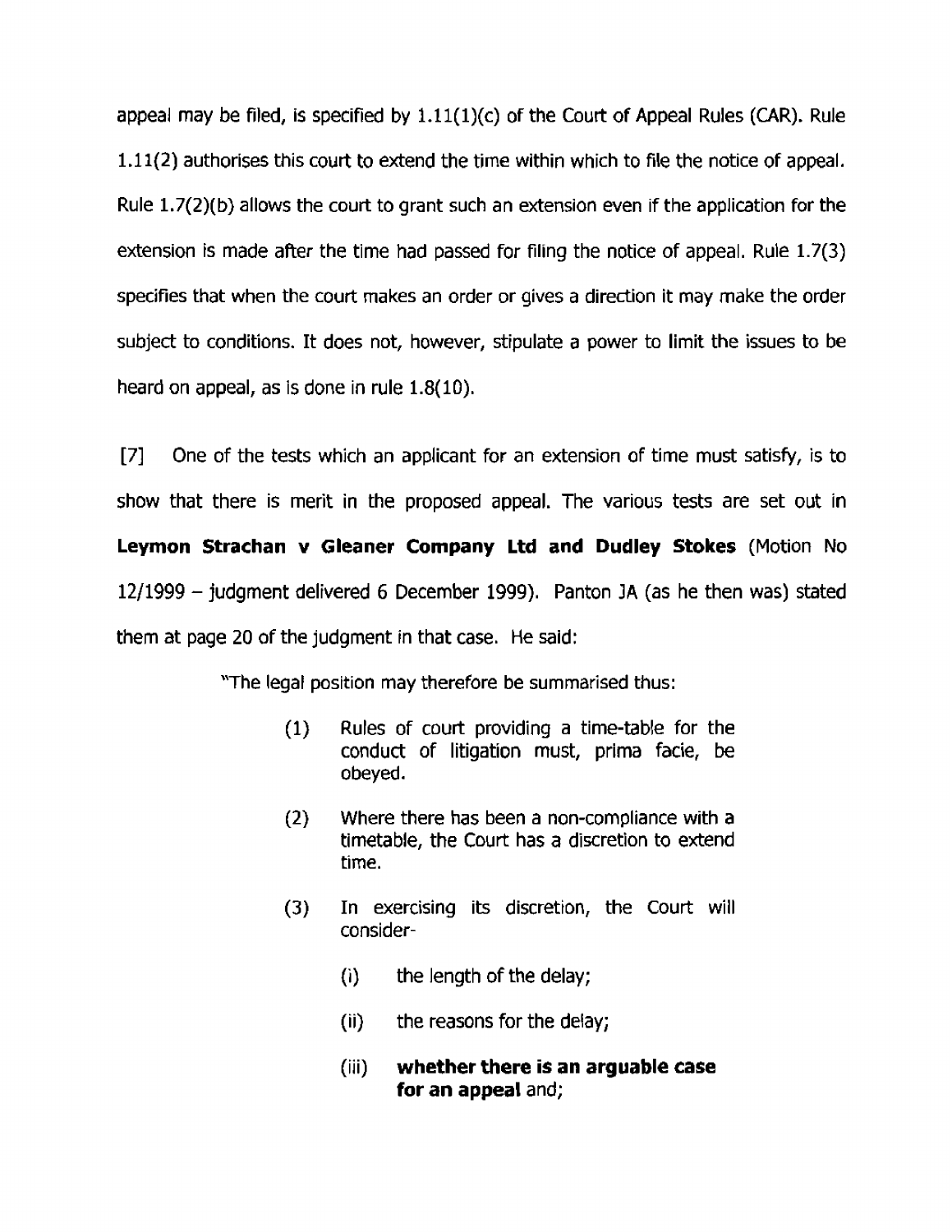- (iv) the degree of prejudice to **the** other parties if time is extended.
- (4) Notwithstanding the absence of a good **reason for** delay, the Court is not bound to reject an application for an extension of time, as the overriding principle is that justice has to be done." (Emphasis **supplied)**

183 Since the court may refuse an application for extension of time to appeal if it finds there is no arguable case for an appeal, then if it finds, in examining that application, that one or some **of** the proposed grounds of appeal, has no merit, it should, in its inherent power to control its **own** process, be able to refuse such an application which contains such grounds. Using another approach, it **may** be said that the court should, in exercising its authority granted by rule **1.7(3),** be entitled to grant an extension of time within which to file a notice of appeal on condition that only certain grounds, that it approves, may be argued. If there are grounds which have no **real** prospect of success, it would be futile to grant an extension of time within which to argue such a ground.

**[9]** It may **be noted** that the Court of **Appeal** of England and Wales, which uses a more elaborate test for deciding whether to grant an extension of **time,** includes **in** that **test** the principle **that** a litigant should be allowed to appeal "provided that he can show that he has a real, and not a fanciful, prospect of success" (see paragraph 25 of **Sayers v Clarke-Walker (a firm) [2002] EWCA** Civ 645; 120021 3 All ER 490).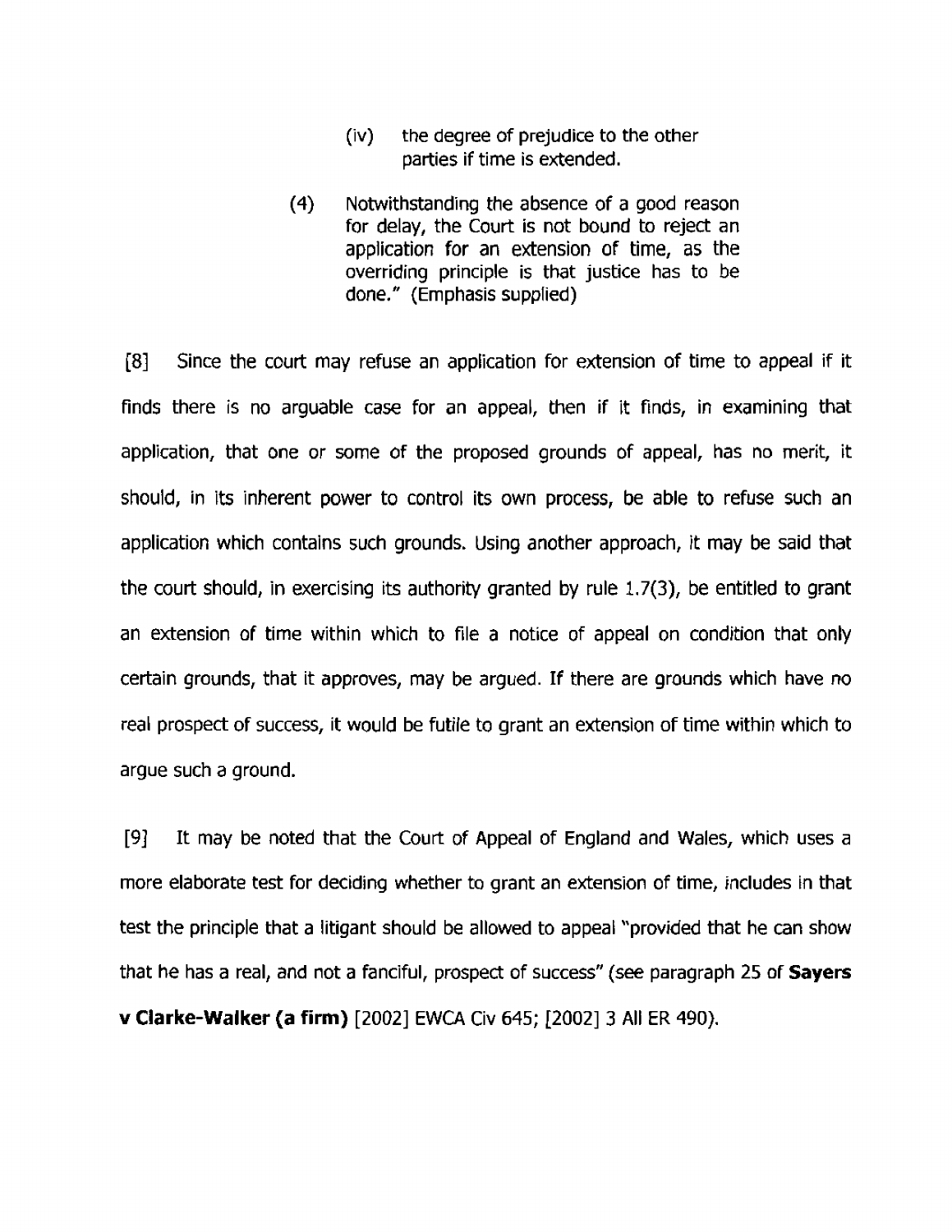#### **The background facts**

[lo] Having considered that the court does have the power to limit the **grounds on**  which **an** extension of time may be granted, the next step is to consider the present application. It is necessary, however, to put the application in context. In order to do so a brief outline of the factual background is required.

[ll] The facts, in summary, are that UDC engaged CDA to **do** work on **the** Coronation Market, which is **located** in a volatile part of downtown Kingston. Their written contract was dated 26 May 1988 (the **"C4** Contract'). Between 15 and 17 February 1992, which was some time after work on the project had started, **vandals** entered the **work-site** and **stole** hoarding, **tools and** building material. There was no insurance in **place** to cover that loss, as the relevant policy had previously **been** cancelled. CDA **claimed**  compensation from UDC in respect of this **loss. The** architect for the project, Ms Nadine **Isaacs,** assessed the loss in the sum of \$3,750,000.00.

[12] On 18 September 1992, representatives of the parties met with Ms Isaacs and the Quantity Surveyor, Mr Wright, and discussed **CDA's** claim. **UDC's** representative, Mr **Karl** Binger agreed to recommend to the UDC's Board that UDC reimburse CDA **50%** of the assessed **loss** arising from the theft. On 1 October 1992, Ms Isaacs issued an interim payment certificate, designated no 39, in the sum of \$4,385,500.00, which figure included the sum of \$1,875,000.00. The latter figure **represented 50%** of the claim for the loss due to the theft.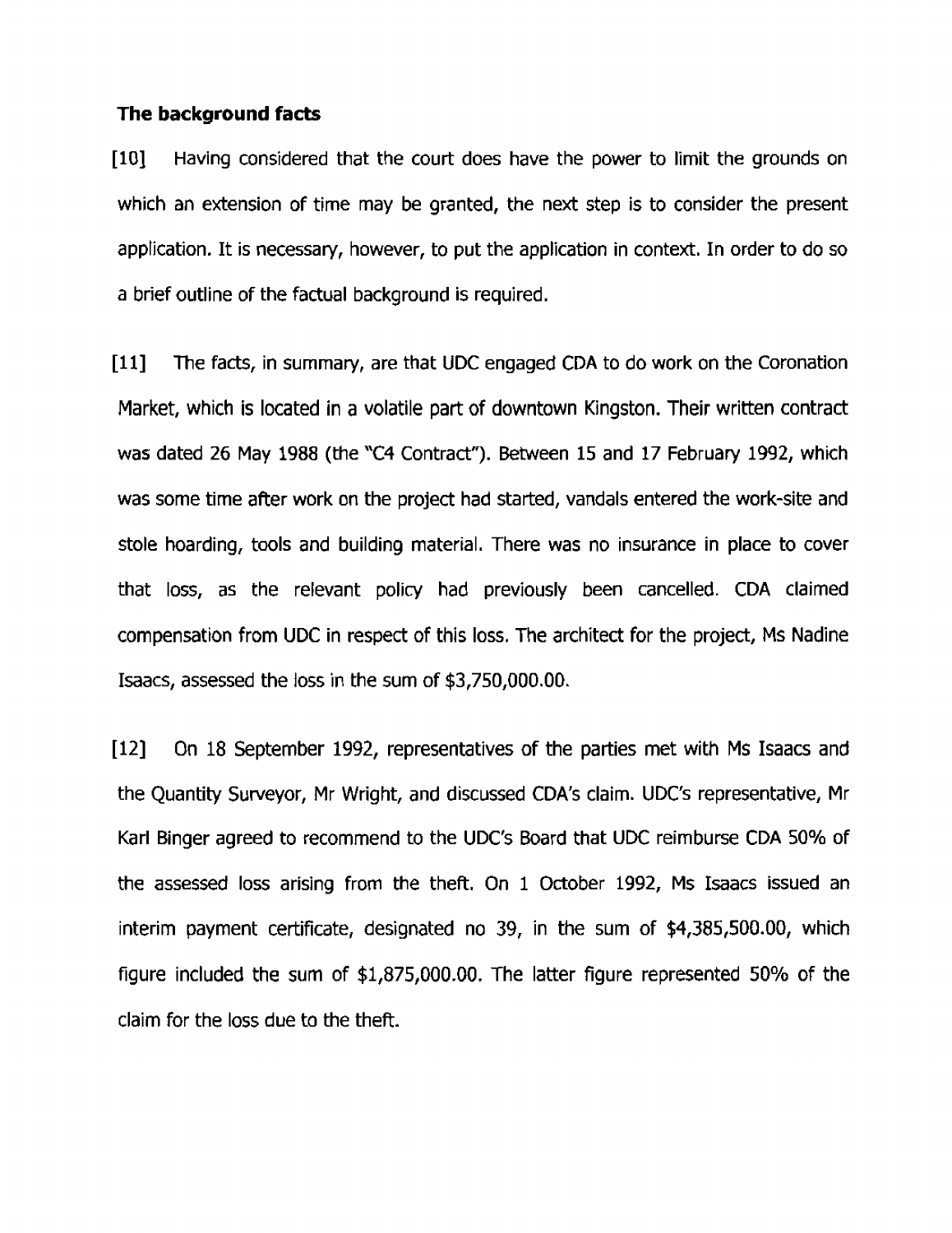**[I31 Mr Binger** challenged the inclusion of the sum **in the certificate. He asserted that**  there was no agreement to pay it. **He said** that **he had** only **agreed** to recommend its payment. Ms Isaacs recanted. She wrote a letter stating that that item in the certificate should be considered as only a recommendation for reimbursement. **UDC** did not include the sum in its payment of certificate no 39.

[I41 **A dispute** arose between the parties as to whether the **sum** had eventually been paid. UDC asserted that it made the payment as part of its payment of interim certificate no 40, which was later issued **by** Ms **Isaacs.** CDA challenged the assertion.

**[IS]** The C4 Contract was mutually terminated in April 1993. The parties, however, agreed orally that **CDA would** provide security services for the **worksite** and UDC would reimburse it in that regard. They referred to that agreement as the security contract. The **sewices** were provided under the security contract from May 1993 to March 1995.

**[16]** Another dispute arose between the parties. This latter dispute was in respect of a claim for **compensation** under **the security** contract. There is no need to expand on that contract or on the dispute connected to it, as UDC has not opposed the inclusion of grounds in the proposed appeal **in** respect of those matters.

**[17]** Correspondence, **including** some penned **by Mrs** Vivalyn Downer Edwards on behalf of UDC, later **passed** between the parties in an effort to resolve their disputes. CDA asserted that at least one of Mrs Downer-Edwards' letters, written in or about the year 2000, **suggested** that UDC **had** not **paid** the **\$1,875,000.00 in respect** of the **C4**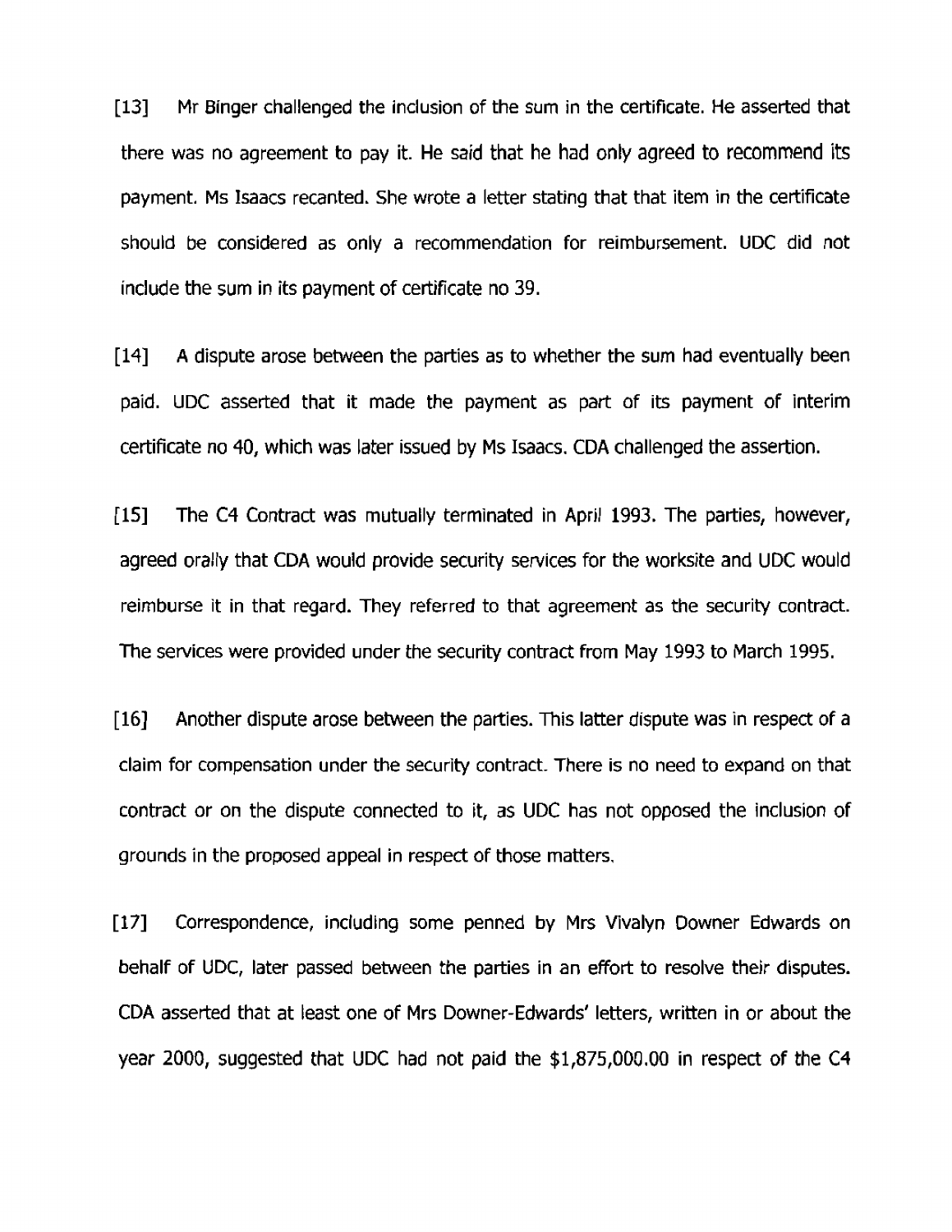contract. At or about the time of that correspondence Ms **Isaacs** issued the final certificate under the C4 Contract.

[18] When the attempts **by** the parties to **settle** failed, CDA filed a **claim in** the Supreme Court in April 2000, seeking recovery of the sum of \$1,875,000.00, as well as monies under the security contract. It claimed interest on both sums. The learned trial judge dismissed **CDA's** entire claim and **awarded** costs to **UDC.** 

# **The proposed appeal**

**[I91 CDA proposes** to appeal **from** the learned trial judge's **findings** in respect **of** both contracts. Based on **UDC's** previously-stated position on the security contract, it is only necessarj, for these purposes, to set out the **proposed** grounds concerning **those aspects** of the C4 Contract. They state:

- **\I** a. The **Learned** Judge **erred as a matter** of fact **and/or**  law in **concluding** that the Appellant's cause of **action**  in **respect of** the sum certified on Interim Certificate 39 accrued **on November** 2, **1992 and that the Appellant's claim was statute-barred by** virtue of the Limitation Act 1623 and the Limitation of Actions Act 1881 by failing to give due regard to:
	- 1. the inclusion **of** this sum on subsequent Interim Certificates and the Final Accounts and Final Certificate issued on March **31,** 2000;
	- **2.** the Respondent advising the Appellant in its letter to the Appellant dated January 21, 2000 that it would not be in a position to **settle**  amounts due **under** Interim Certificate 39 **until**  the Final **Certificate** was **issued; and**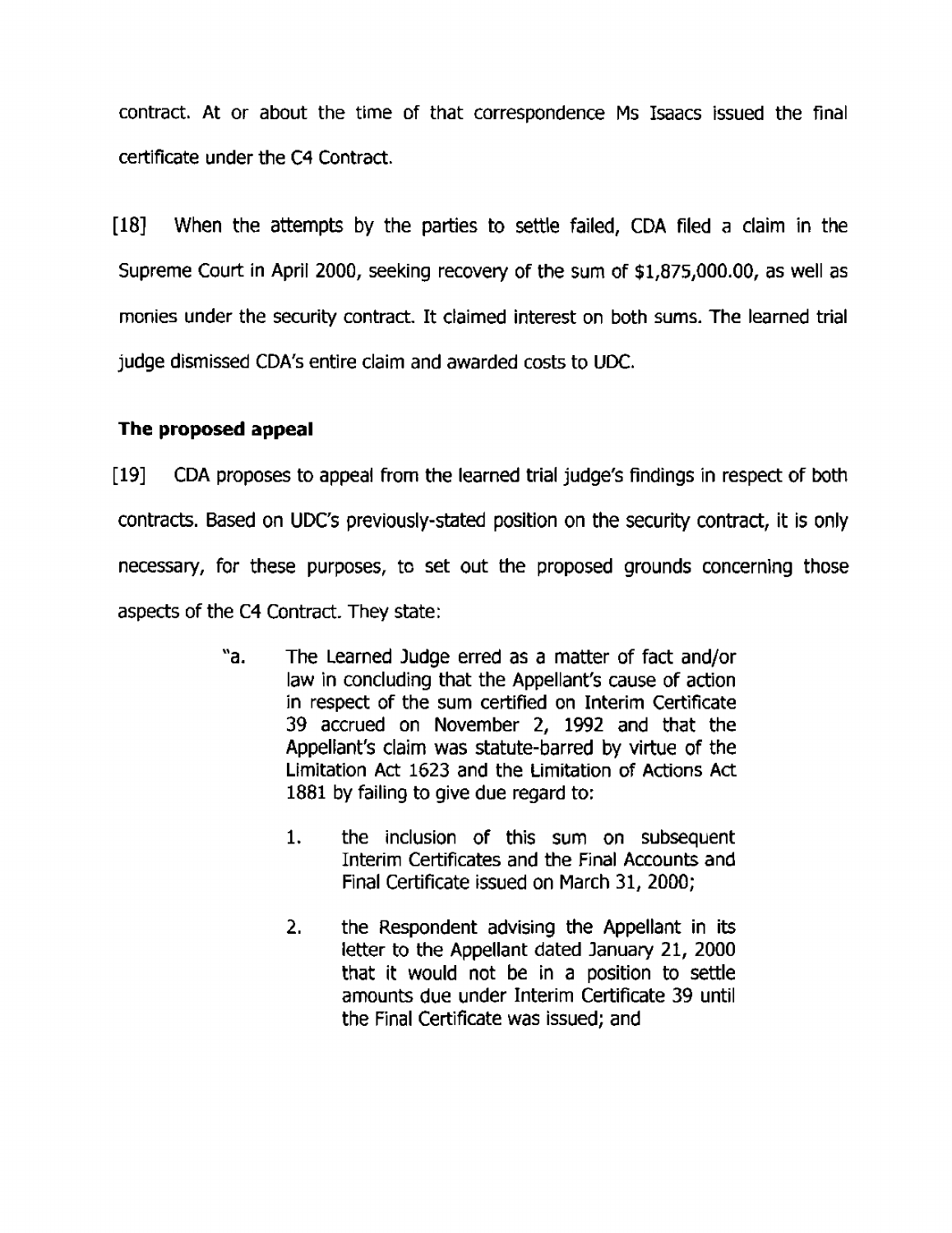- **3.** the **acknowledgment** by the Respondent in its letter of January 21, 2000 that this sum had been **certified but** not **paid.**
- b. The Learned Judge erred as a matter of fact and/or law in **finding that** the inclusion **of** the **sum** of \$1,875,000.00 by the Architect in Interim Certificate was ultra **vlies** the authority of the Architect by:
	- **1.** Failing to find that the **Architect** had correctly interpreted her powers under Clauses 11 and 30 of the **C4** Contract and **had** acted within her powers by including the sum of \$1,875,000.00 in Interim Certificate 39;
	- 2. Interpreting Clause **11** of the **C4** Contract too narrowly in finding that a claim for loss of materials by way of theft **could** not be made pursuant to the provision for "variation" under this Clause;
	- **3.** Interpreting Clause **30(1)** of the C4 Contract too narrowly in finding that a claim for loss of materials by way of theft could not be made **pursuant** to this Clause **as** it fell outside the **scope** of "materials **and** goods" used **in** the **"Works";**
	- **4.** Interpreting the powers of the **Architect** under Clauses 11 and 30(1) of **the C4 Contract** too narrowly, particularly in light of the documentary evidence that the parties had agreed to a variation of the C4 Contract whereby the Respondent undertook the responsibility to insure the Works; and
	- **5.** Failing to find that the sum of \$1,875,000.00 certified under Interim Certificate 39 was properly issued under the C4 Contract, **and must be honoured by** the Respondent.
- *c.* The Learned Judge erred as a matter of fact and/or law in concluding that the risk of insuring the property **resided** with the Appellant by failing to give due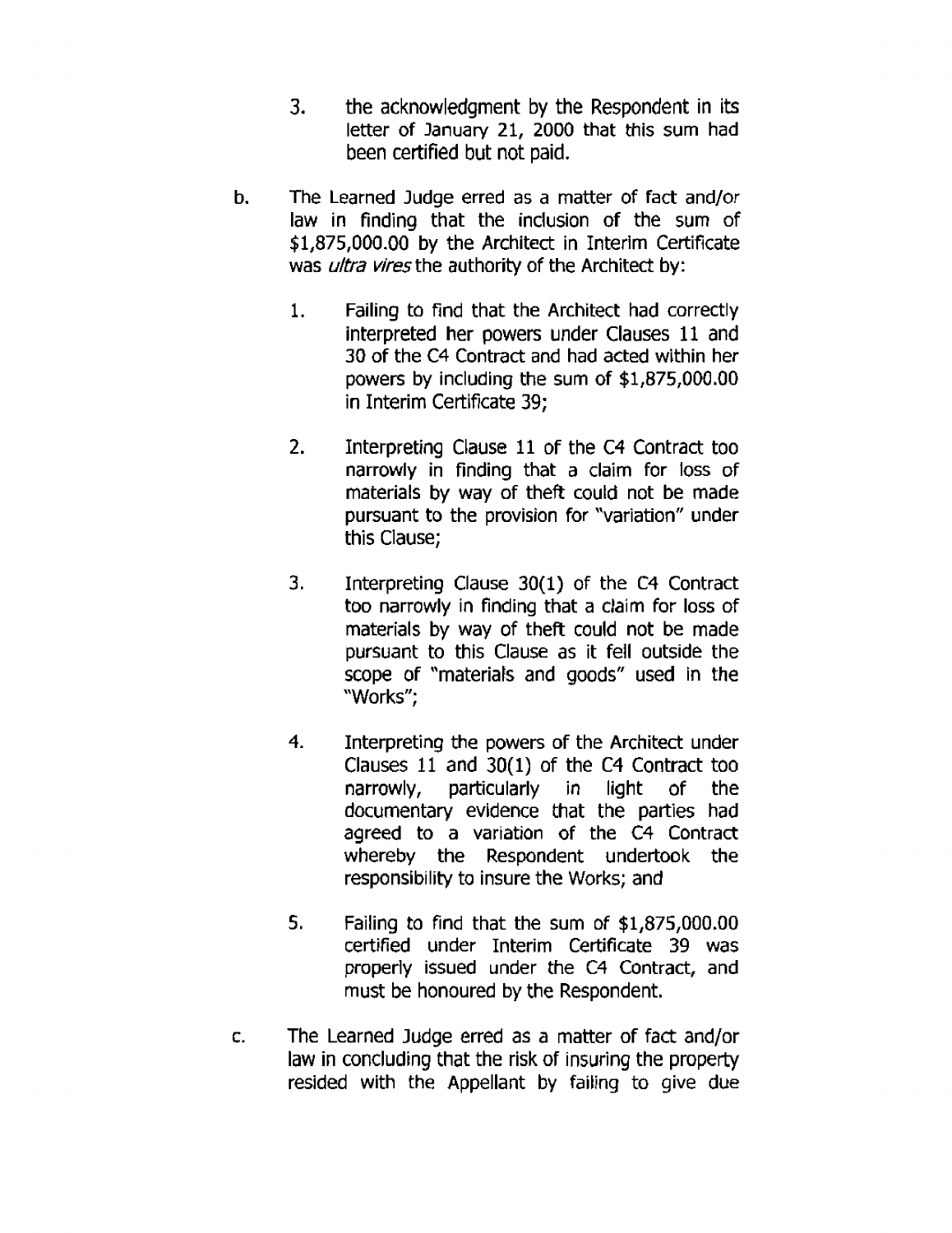**regard** to the documentary evidence that the parties had varied Clause 20 of **the C4 Contract** and **that**  variation made the **Respondent** responsible for the loss of materials by way of theft.

- **d.** The Learned Judge erred as a matter of fact in finding the Architect "withdrew" the sum of **\$1,875,000.00** from Interim Certificate 39, in failing to give due regard to **the evidence that:** 
	- **1.** the **Architect did** not formally or expressly withdraw the said **sum under the** Contract **or in any correspondence** with the parties;
	- 2. the Architect did **not deduct** this **sum** from subsequent Interim Certificates, which she was entitled to **do** at **any** time **before** the issuance of the Final Certificate;
	- **3.** the Architect ultimately confirmed this **sum** in the Final Certificate; and
	- 4. the acknowledgement by the Defendant by its letter of January 21, 2000 that it[sic] this sum had been certified but not **paid.**
- e. The **Learned** Judge erred as a matter of fact in **finding**  that the **sum** of **\$1,875,000.00 certified under Interim**  Certificate **39 was** paid by the Respondent to the Appellant, whether **under** Certificate 40, gratuitously, or otherwise, as there **was** insufficient **evidence to support** this conclusion.
- **f.** The Learned **Judge** erred as **a** matter of fact and/or **law by dismissing the evidence** of the Respondent's authorised agent and legal representative, Mrs. Vivalyn Downer Edwards, and by failing to appreciate the legal implications of **Mrs. Downer Edwards' representations** to the Applicant in her letter of January 21, **2000."**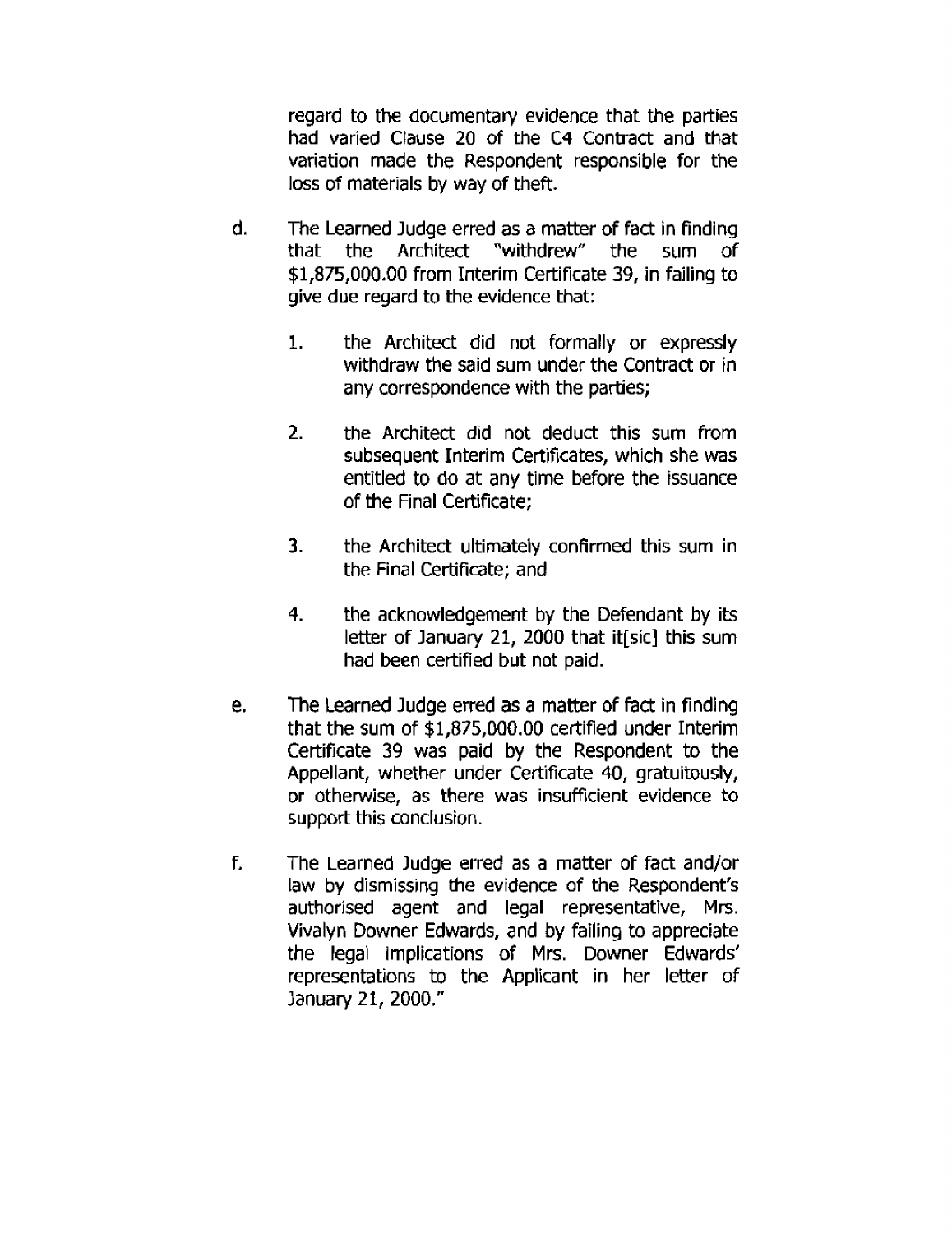## **CDA's application**

**[20] As was** mentioned **at the beginning** of **this judgment Mr Vassell sought to shorten the proceedings by indicating that UDC was not objecting to the application in its entirety. UDC's position at this stage, he informed the court, was that CDA has no** real **prospect** of **success in respect of the proposed grounds which concern the C4 Contract. Its objection to those grounds was broken down along two broad lines.** It **contended**  that:

- a. **CDA's claim under the C4 Contract is statute barred; and**
- **b. Ms Isaacs' purported certification of the sum of \$1,875,000.00 representing compensation** for **loss** from theft **was outside the scope of her authority and therefore void.**

What **appears below will, therefore, be restricted to** those **aspects of the application.** 

[Ill **Mr Foster QC submitted that both aspects** of **the proposed grounds of appeal, to which UDC objected, were arguable on appeal. He submitted that the relevant standard was no higher than that** the **grounds of appeal relied upon should not be** completely **unarguable.** He **cited Calvin Green v Wynlee Trading Ltd [2010] 3MCA App 3 and Sagicor Bank Jamaica Limited v YP Seaton, Earthcrane Haulage Limited, and YP Seaton** & **Associates Company Ltd [2015] JMCA App 18 as authority for his submissions** in **this regard.**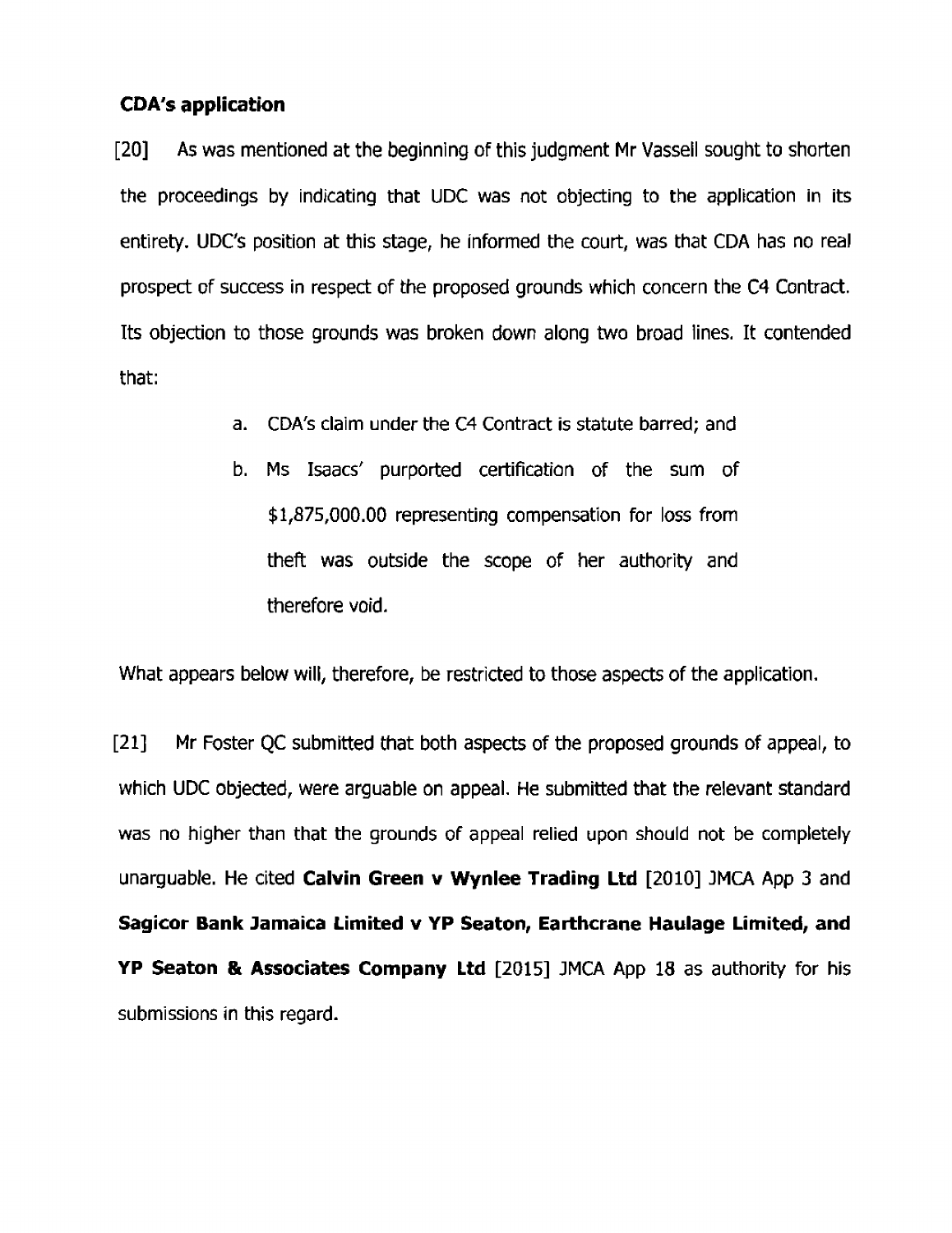[22] On the limitation point, Mr Foster submitted that time only started to run when there was a denial of liability by UDC. He argued that, contrary to the learned trial judge's finding, there was no denial of liability by Mr Binger in 1992, when he wrote protesting the inclusion of the claim for \$1,875,000.00, representing the loss, in certificate no 39.

**[23]** There was, as a related issue, the question of whether CDA had based its claim, in relation to the C4 Contract, on certificate no 39. **UDC** asserted that all the pleadings suggested that the claim **was** so based. On that premise, it contended that the claim was statute barred.

**[24] CDA challenged** that position. It stated that it also relied on the final certificate issued by Ms **Isaacs.** 

[25] Mr Foster submitted that the pleadings and the evidence led at the trial, suggested that CDA was also relying on the final certificate issued by Ms Isaacs. The final certificate included the claim for the sum of \$1,875,000.00. CDA argued that time would only run from the date of the final certificate and therefore the action was not statute barred.

**[26]** Learned Queen's Counsel submitted that a reference to the final certificate **may**  be implied from the term, "final accounting of the C4 Contract", used in paragraph 8 of the statement of claim, and the term, "as certified by the Architect", used in the prayer for relief at the end of the statement of claim.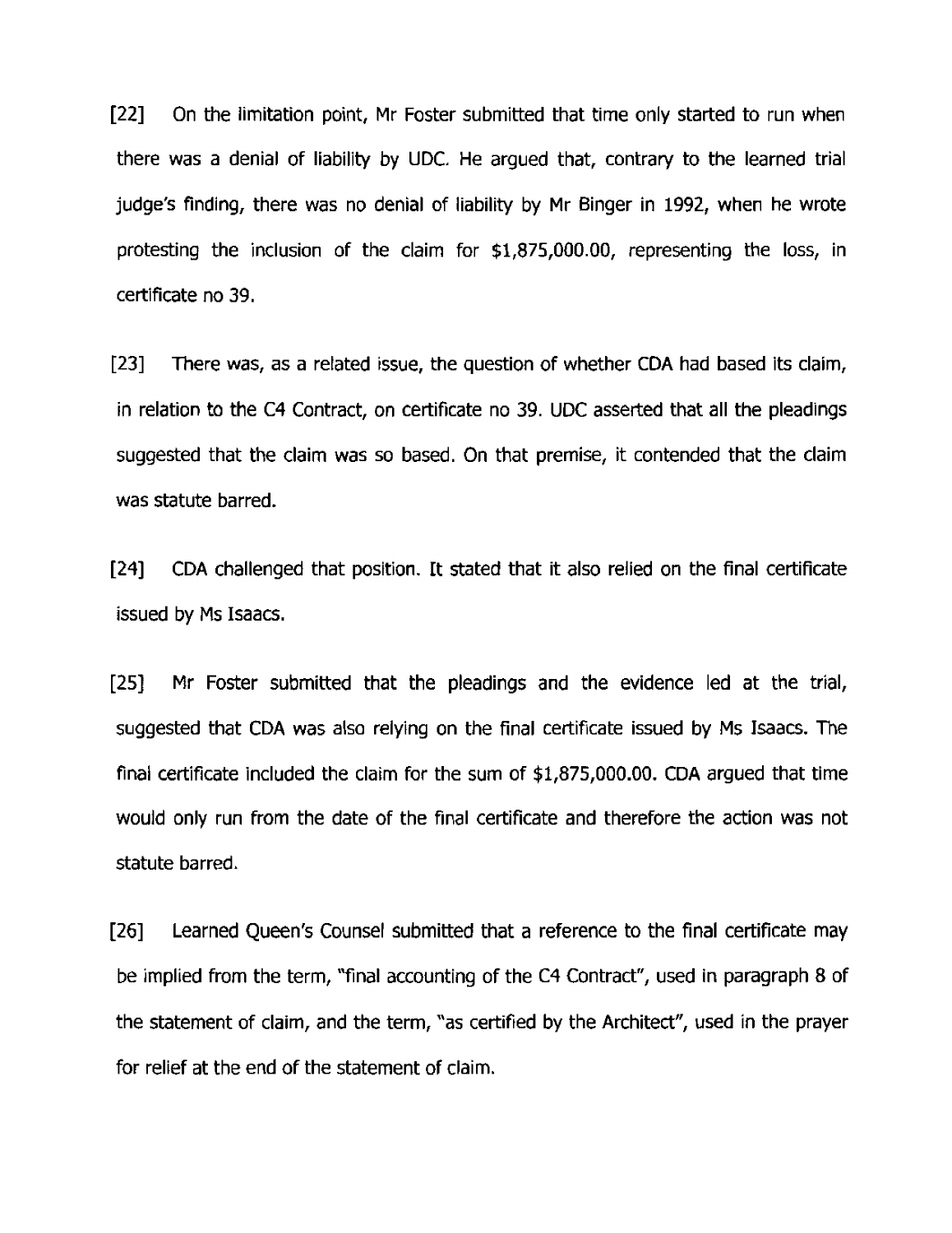[27] **In supporting CDA's** position about the **pleadings,** Mr Foster **also** submitted that the court should not restrict **itself to** the **strict pleadings** in order to **determine the nature** of **CDA's** claim. He cited **Billard Graham v Jeremy Wright** [2015] JMSC Civ **69 and Sealy v First Caribbean National Bank (Barbados) Ltd** [2010] **2** LRC 750, in support of his submissions in this regard,

[28] Additionally, CDA **relied** on the correspondence **from Mrs** Downer **Edwards.** It **asserted that,** through her, UDC had **acknowledged** the liability to pay the **claim for** the **loss due** to theft.

[29] **On** the point concerning Ms **Isaacs'** authority to certify the **claim** for the items lost by **theR,** Mr **Foster** relied on the provisions of the contract. He argued that the contract **allowed** the parties to vary its **terms.** He pointed to clause ll(2) of the contract, stating that it **allowed** the parties to agree on CDA being able to claim for the removal of "work material or goods" from the site. Learned **Queen's** Counsel argued **that** there **was** evidence that the parties had agreed to vary the contract to allow for UDC to be responsible for **insuring** the project **against loss** by **risks** such as theft. He submitted that there was no one document that recorded the agreement, but that the agreement to **vary could be inferred** from the **exhibited** correspondence. That variation, he submitted, **would** mean that **CDA would** be able to claim from UDC for recovery of the **loss** by theft. The claim was therefore an item that the architect **could** certify.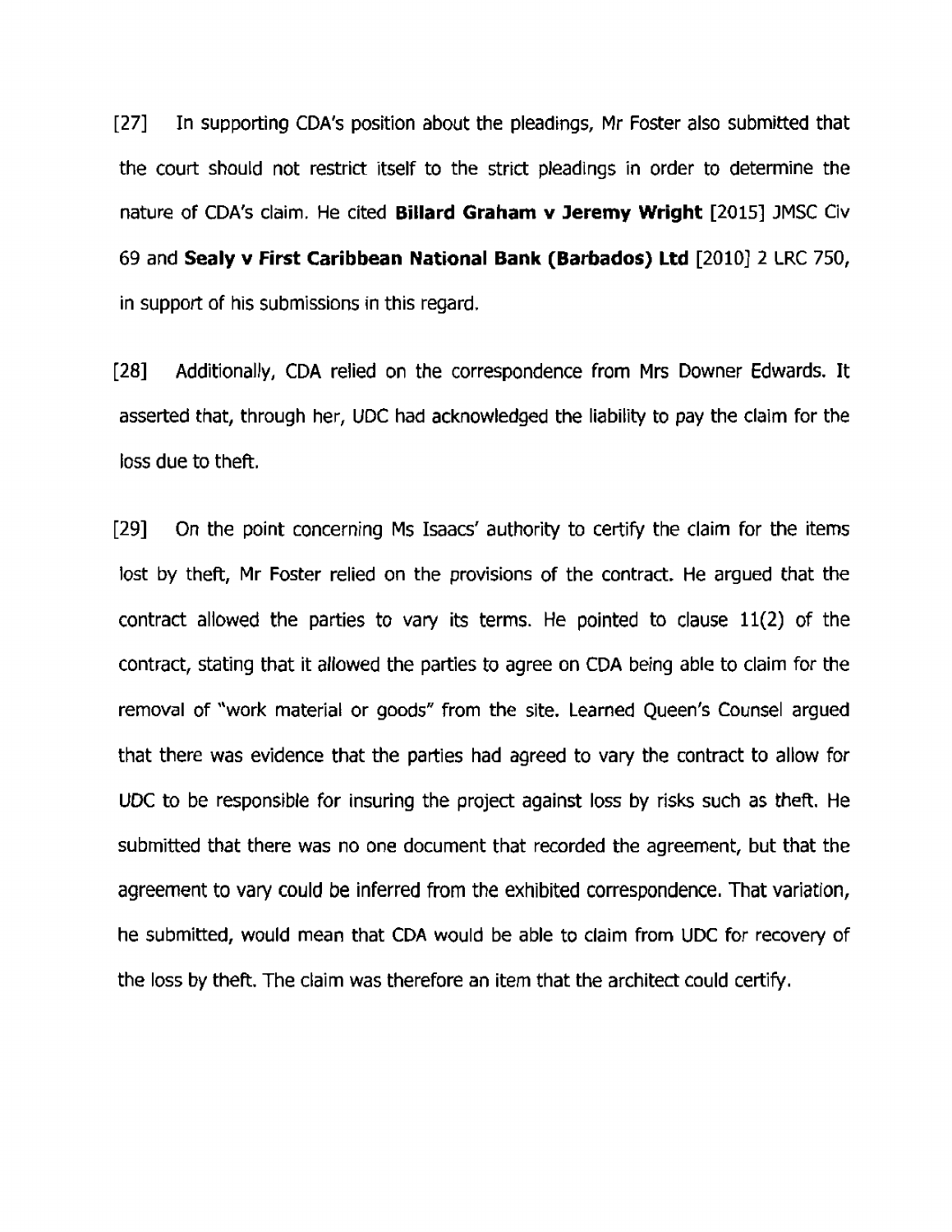**[30]** Learned Queen's Counsel also argued that clause 30 of the C4 Contract "clearly contemplates the inclusion of a payment to replace goods brought on the site for use in the Works that were stolen" (paragraph 71 of his written submissions). He submitted that this provision also provided a proper basis for Ms Isaacs to have included the loss in certificate no 39.

**[31]** Mr Foster submitted that these were matters that were arguable on appeal and that CDA should be allowed to argue the grounds that were related to them.

#### **The objection by UDC**

**[32]** As has been mentioned above, UDC contended that the two aspects of the C4 Contract have no prospect of success on appeal. On the limitation point, Mr Vassell submitted that it was "clear upon paragraphs 4 to 7 of the Statement of Claim that the action is based upon non-payment of Interim **Certificate** No. **39** ... issued by the Architect on the **1st** October 1992". UDC asserted at the trial that the claim, being based on interim certificate no 39, was statute barred, as time would begin to run in accordance with the provisions of the contract relating to interim certificates. The period stated in the contract for payment of the certificate was 14 days from the date of the certificate.

**[33] The learned** trial **judge rejected UDC's** approach. She found that time **began** to run from the date of **UDC's** refusal to pay the claim. She found that that refusal was contained in Mr Binger's letters contesting the inclusion of the sum in certificate no **39.**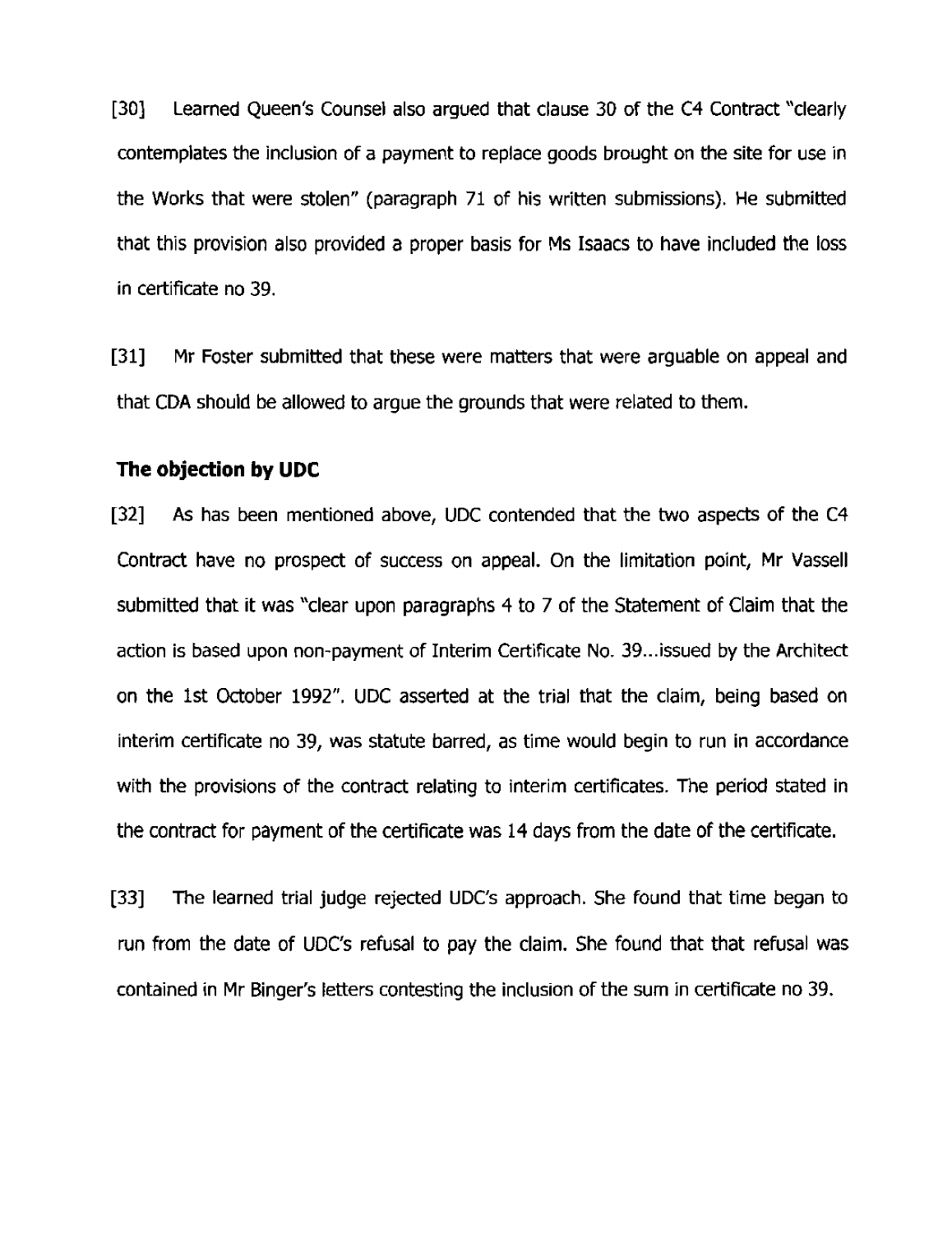1341 Mr **Vassell** submitted that whichever date was chosen, using the permutations under the **C4** Contract, "the action was hopelessly time barred when it **was filed"** in **April**  2000. There is no basis, he submitted, for asserting that time began to run from the date of the final certificate.

[35] His submissions were supported, he submitted, by an extract from Halsbury's Laws of England **(5m** edition, Volume 6 paragraph **328);** which asserted that the interim certificate created an immediate cause of action, which was separate from the final certificate. He accepted, however, that the **final** certificate did create a cause of action as well, but contended that CDA had relied exclusively on the interim certificate. He also cited **Henry Boot Construction Ltd v Alstom Combined Cycles Ltd** [2005] **3 All** ER **932 in** support of his arguments on this point.

**[36]** Learned Queen's Counsel further argued that there **was** no acknowledgement by UDC, in any of the later correspondence, including that by Mrs Downer **Edwards,** which could have restarted time running for the purposes of the Limitation Act.

[37] He submitted that the learned trial judge dealt with the issues impeccably and there was no room for any reasonable argument to the contrary.

**1381** On the point of Ms Isaacs' authority, Mr Vassell submitted that the inclusion of the **claim** for the loss due to theft was outside of the scope of the C4 Contract. The certification of the loss by her was therefore beyond her authority. He submitted that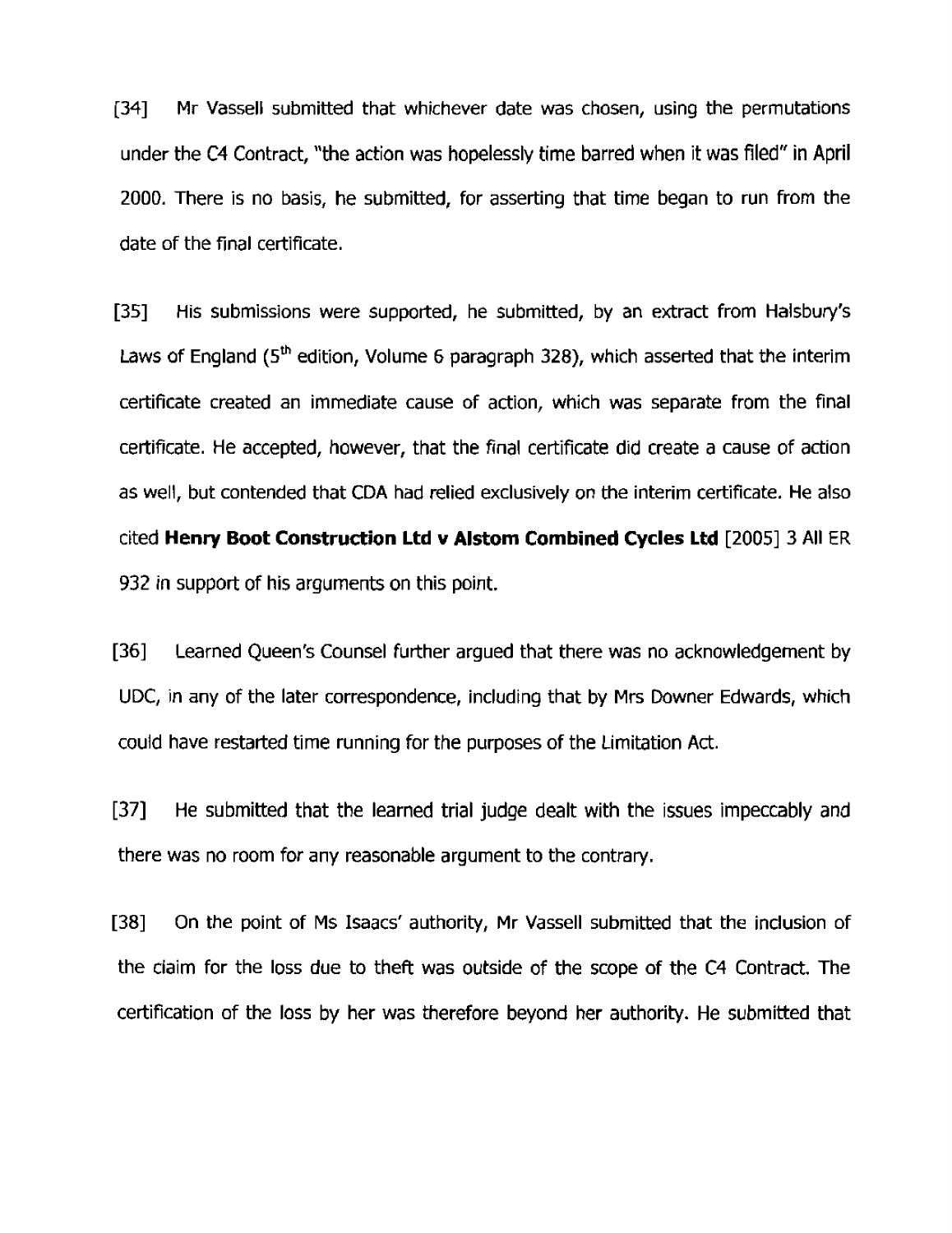**she had no jurisdiction** to **place any legal obligation on UDC to pay or any legal right on CDA** to **receive any payment in respect** of **that loss.** 

**[39] Learned** Queen's **Counsel supported his submission by arguing** that **if the C4 Contract allowed for such CDA** to **make such a claim, Ms Isaacs would** have **no basis to have discounted it by SO%,** as **was done. He asserted** that **the learned trial judge dealt**  with **that aspect** of **the claim by demonstrating that the parties had attempted to resolve the issue by virtue** of a **gratuitous** payment. **He supported her reasoning that the interim certificate could not create a liability for** which **UDC was responsible.** 

**[40] Mr Vassell submitted that the failure of the grounds on these** points **was a**  foregone **conclusion and that** no **extension** of time **should be granted in respect of**  them.

#### **The analysis**

**[41]** It **is understood, in conducting this analysis** that **this is not an appeal and that there need be no in-depth** assessment of the **points raised by the parties. The standard at this stage, in determining arguabitity, is** that set **out** in **Leymon Strachan v Gleaner Company Ltd**, namely, whether there is an arguable case for an appeal.

#### **a. The point concerning the limitation period**

[42] The **learned trial judge found that the** claim **in respect** of the **C4 Contract was statute-barred. She rejected CDA's assertions** that the claim **was based,** in **part, on the final certificate issued by** Ms **Isaacs. She found that the claim had been based on**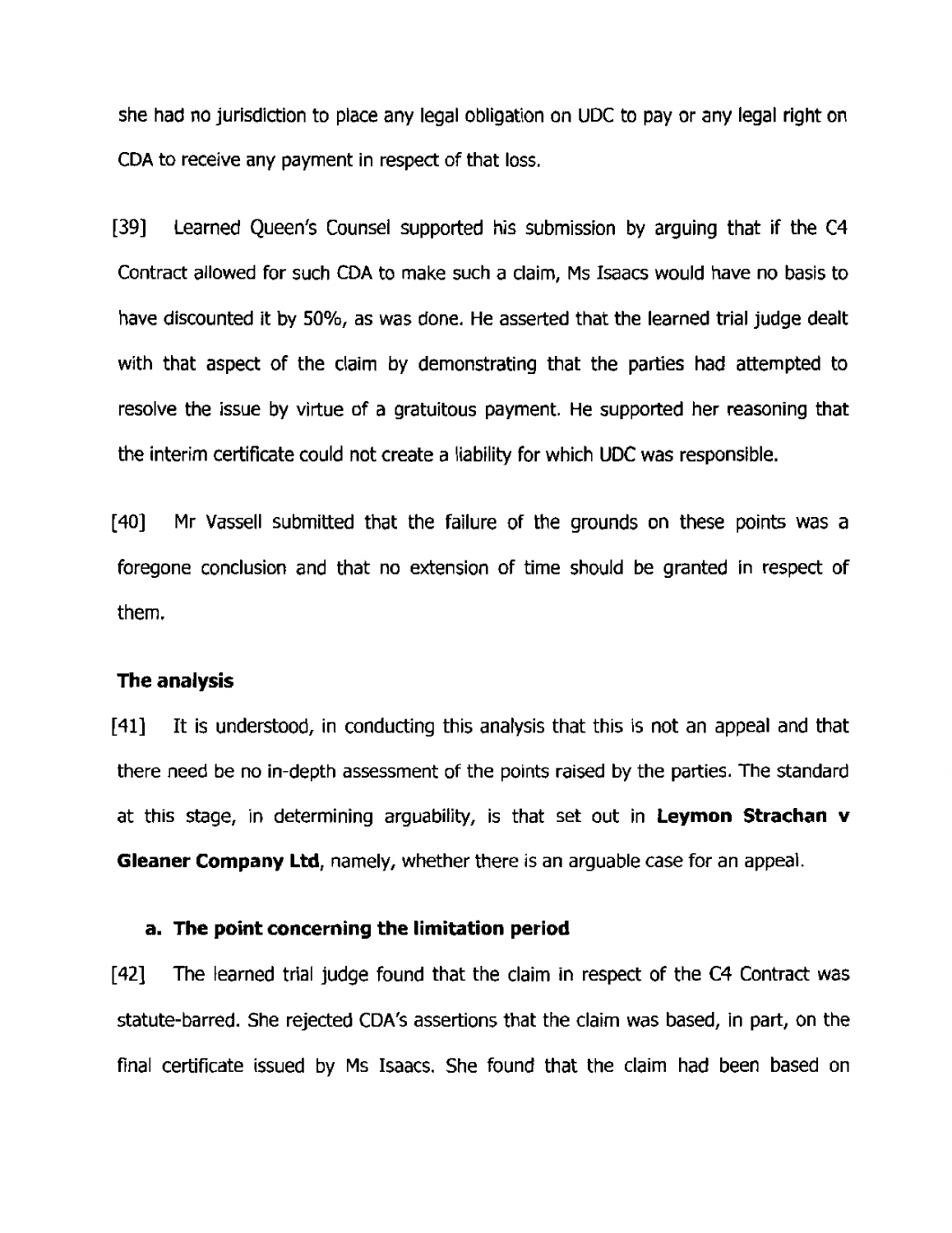interim certificate no **39 and that the limitation period had expired** before **CDA filed** its claim.

**1431 It is dimcult** to **agree** with **Mr Foster that the pleadings could be interpreted to have included a claim based** on the **final** certificate. **There is no ambiguity in** the **specially-endorsed statement** of **claim which makes it clear that** the **claim for recovery of the sum representing the loss originated in interim certificate no 39. Paragraph 7 of the statement of claim accuses UDC, by its refusal to pay the full** amount **set** out **in interim** certificate **no 39, of breaching** the **C4 Contract. The particulars of breach** were **specified in that paragraph as follows:** 

- "(a) **Clause 30(1) [of the C4** Contract] **state [sic], inter alia, 'that the Architect's certificate of payment shall be honoured by the employer within the period stated in the Appendix** from **the presentation of** the certificate'.
- (b) The **said period stated in the appendix is fourteen (14) days.**
- **(c)** The **Defendant has failed** to honour **the certificate."**

[44] **CDAfs amended** reply to **UDC's further amended defence reiterated** that the **claim for the** value **of the items stolen was based on interim certificate no 39. Paragraph 3 of**  the **amended reply asserted that** the **"balance due and payable on Certificate #39 is \$1,875,000.00". Nowhere in the pleadings does CDA mention the final** certificate.

**[45]** The **portions of** the **statement** of **claim** to **which** Mr Foster **refers,** are **too** vague to overcome the **specific** references **to** the **claim being based** on certificate **no 39.**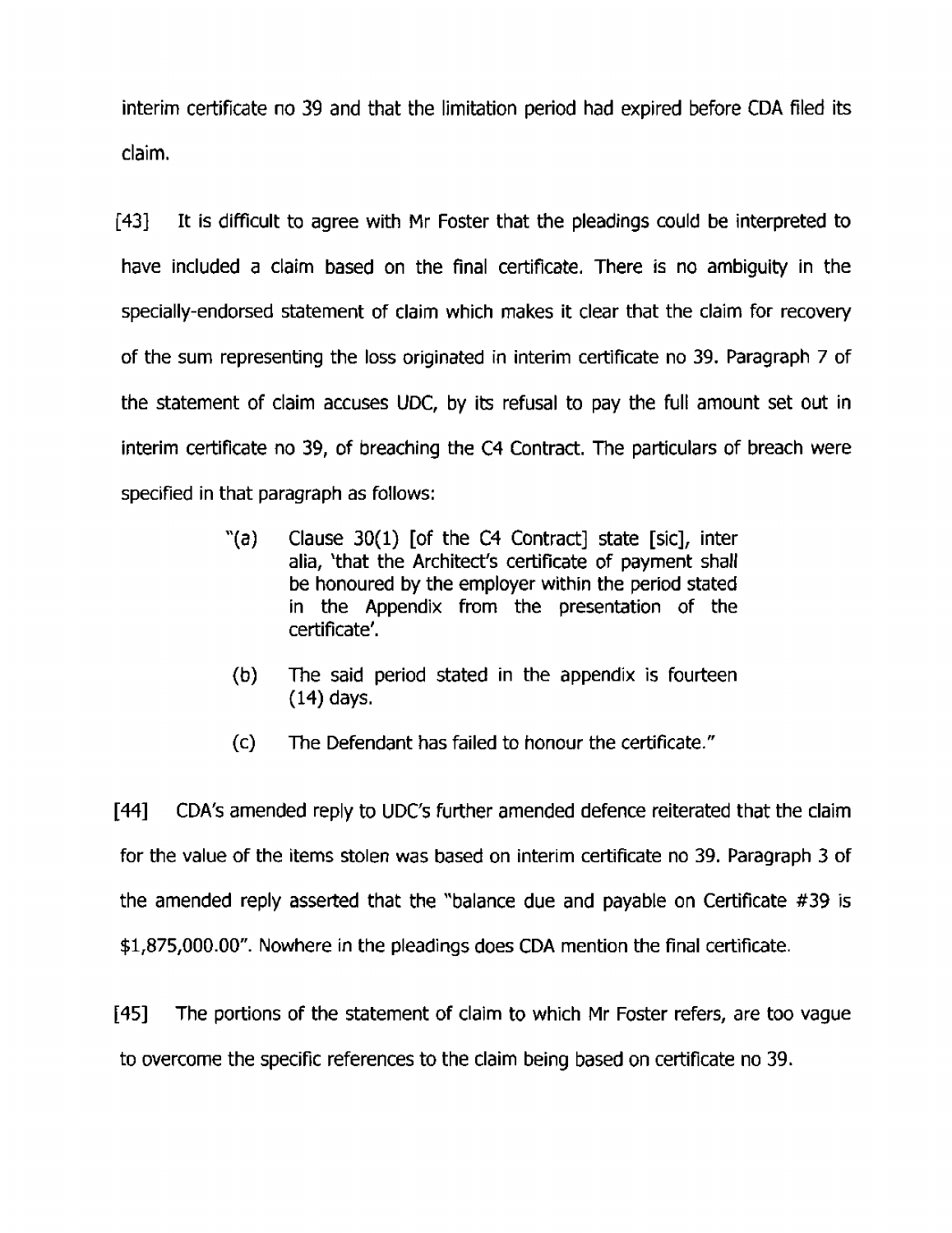1461 **There is a difficulty,** however. The learned **trial** judge rejected **UDC's** approach that the limitation period began to run at the expiry of 14 days from the date of certificate no 39. It then became, for her, a question of fact as to whether and when UDC had refused to pay certificate no 39. That raised the issue of interpretation of the correspondence on the point, including Mr Binger's letters concerning that certificate. An **appeal in respect to** that issue would include the interpretation of the relevant **documents.** 

[47] An appeal in respect of the issue would **also** require a consideration of the fact that UDC asserted that it did pay the claimed sum. Such a position would be inconsistent with a refusal to pay. Those **issues** are beyond the scope of this exercise. It would seem, therefore, that the issue is arguable on appeal as to whether the claim was statute barred.

#### **b. The point concerning the authority of the architect**

[48] The learned trial judge stated at paragraph **[54]** of her judgment that Ms Isaacs' authority was "circumscribed by the C4 contract". She found that the "inclusion of the sum of \$1,875,000.00 in the architect's interim certificate 39 was not authorized by the Contract or any subsequent agreement". Accordingly, she **found, its** inclusion **was**  outside of Ms Isaacs' authority and, therefore, UDC was not obliged to pay that sum.

**[49]** The provisions **of** the contract **do** not support Mr Foster's submissions. Neither clause **11** nor clause 30 contemplates either the type of variation contended for by CDA,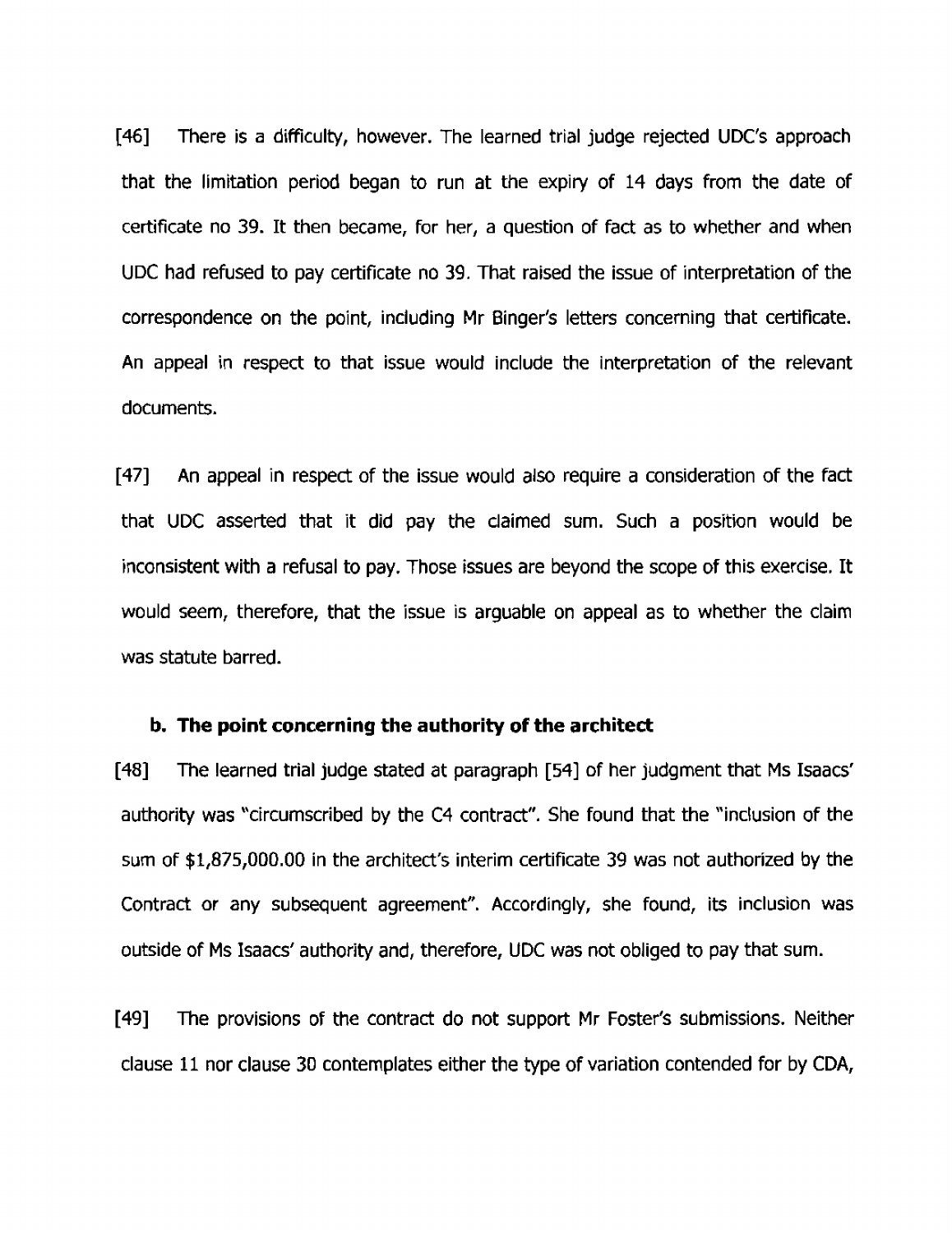or the type of loss that it suffered. Clause 11 only addresses variations in the work **and**  deals with the authority of the architect to certify such variations. The relevant part of **Clause 11 states:** 

> "(2) The term "variation" as used in these Conditions means the alteration or modification of the design, quality or quantity of the Works as shown upon the Contract Drawings and described by or referred to in the Contract Bills, and includes the addition, omission or substitution of any work, the alteration of the kind or standard of any of the materials or goods to be used in the Works, and the removal from the **site** of any work, materials or goods executed or brought thereon by the Contractor for the purposes **of the Works**  other than work materials or goods which are not in accordance with this Contract."

This clause does not contemplate insurance by UDC. Nor does it include any work,

materials or goods removed from *the* **site by way** of theft.

**[SO]** Clause 30 only seeks to address the work done or to be done by CDA. It does

not address the issue of items stolen from the site. The relevant part states:

"30 (1) The Contractor shall be entitled to present at intervals named in the appendix requests for interim payment which shall include the total value of work properly executed on site and of materials and goods delivered upon the site for use in the Works excepting that the valuation shall **only** include such materials and goods as are reasonably and not prematurely brought upon the site and then only if adequately stored and protected. All requests for payment shall be accompanied by such detailed statements of quantities and unit costs as will enable the valuation to be properly verified.

The Contractor's valuation shall, if in order, be approved by the Architect within 7 days and an interim certificate of payment issued by the Architect to the Employer stating the amount due. Such a certificate shall be calculated as the total amount of the approved valuation, less the percentage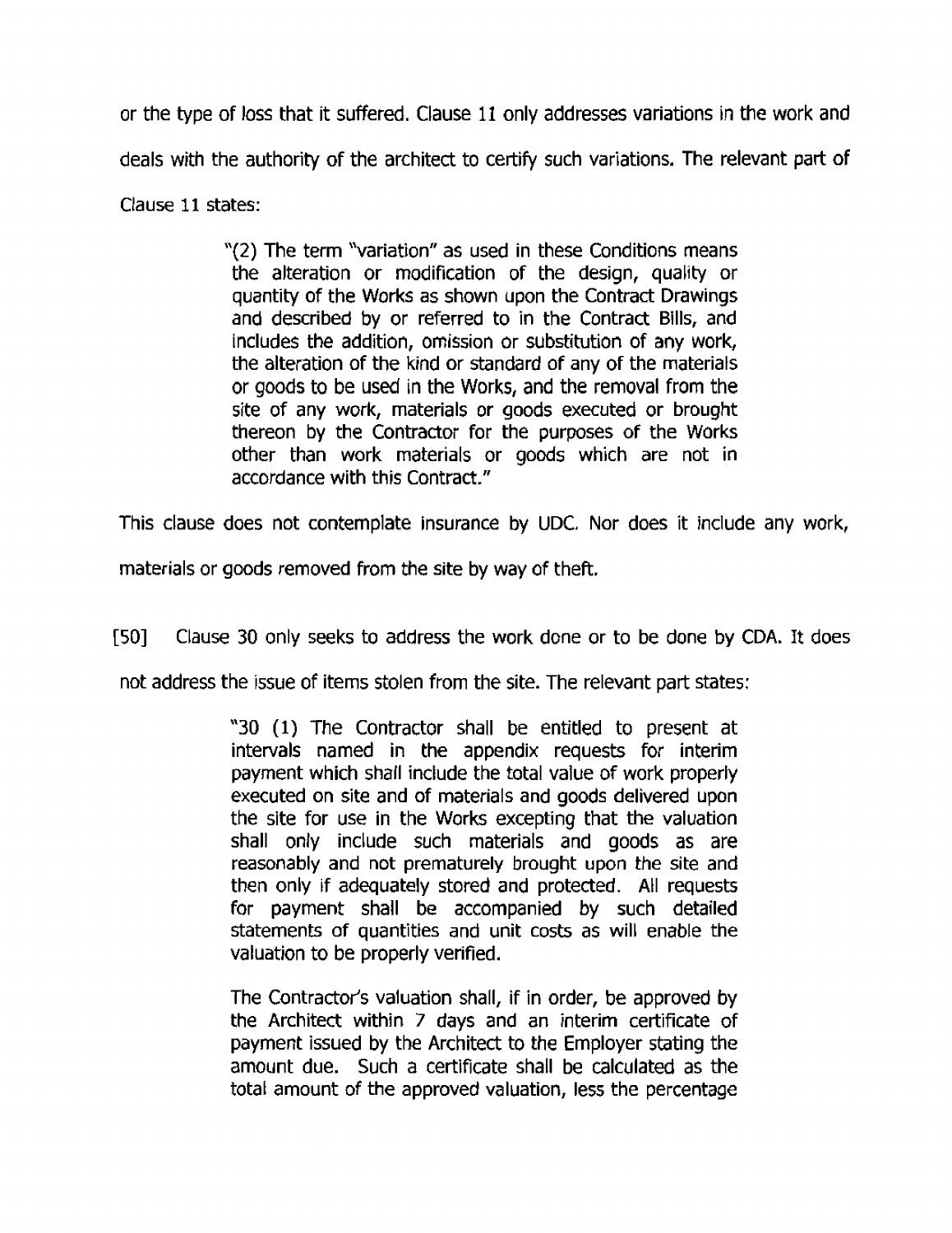**of Certified Value** Retained **as noted in the** appendix to these Conditions, **less** the total **of** previous certificates issued by the Architect."

[51] Mr Vassell is **correct** in his **submissions** that the learned **trial** judge's findings, **in** 

**respect** of the authority of the **architect, are unassailable.** The **learned** trial judge relied

on a number of authorities to support her finding that Ms Isaacs **had no** authority **under** 

the **C4** contract to include the \$1,875,000.00 **claim in** certificate no **39.** She **correctly** 

came to that **finding** having relied **on** learning from **Halsbuv's Laws of England** on the

point. The **learned** trial judge **spoke** to the issue at paragraph [48] of her judgment:

"The **learned** author of **Halsbury's Laws of England** (5th edition) Vol. 6 at paragraph 333 made it plain that:

> **'Ultra vires certificates.** The certificates of architects and engineers *are* only **conclusive as** to *matters entrusted* to *them, and* if the certificate **is** *ultra* vires **as** to any matter it **is** to that *extent* not conc/usive. Thus, it may be conc/usive as to **qumtiw and** not **as**  to liability, or vice versa.

> **Again,** if there **is** no power *in* the *contract* to vary the work to **be** dune, a **va/id cerf/ficcate** cannot **be** *given*  for work done at variance with the contract, even though the va-iation *was* made **on** the **instructions** of the architect, **and** is equiva/ent value to that which **should** have **been done.** '"(Emphasis as in original)

[52] There **is no** basis **for** arguing that the contract **allowed** for **the architect** to **have**  included in certificate no 39, the sum related to the **loss** by theft.

**[53]** It is **also** difficult to **agree** with Mr **Foster** that it **is** arguable that **the** parties had **agreed for UDC** to have assumed the responsibility for insuring the site and therefore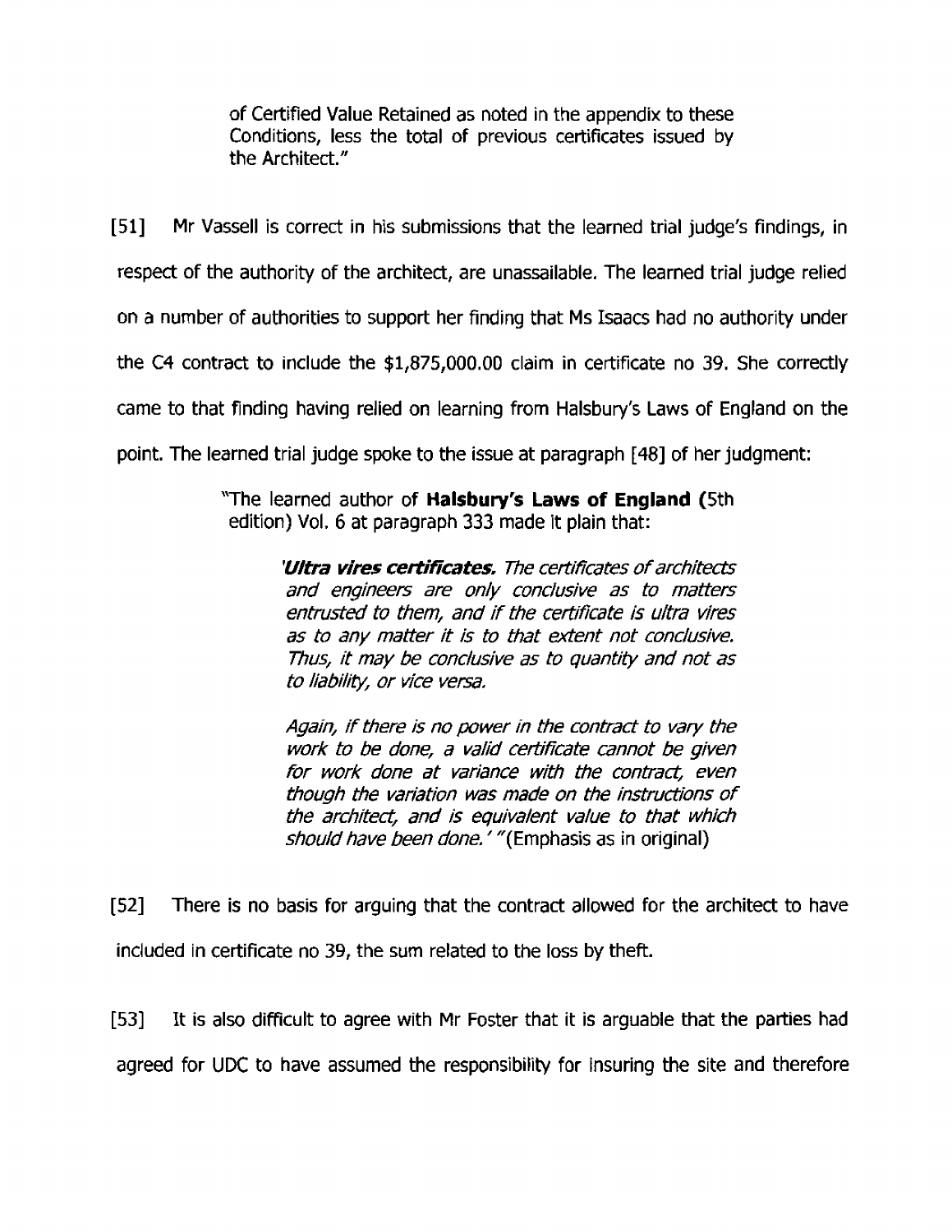CDA could have claimed against it, by way of a collateral contract, to recover compensation for the loss by theft. Such a position would be quite inconsistent with the fact that the parties had **had** such extensive discussions about resolving the issue relating to the **loss by** theft. It **would** also be inconsistent with the fact that Ms Isaacs, on being challenged by Mr Binger about the inclusion of the **sum** in certificate no 39, retreated unconditionally, and **dubbed** the inclusion **as** merely a recommendation. It cannot therefore be **said** that **there** was **a** collateral **agreement that** allowed **Ms Isaacs**  to include the sum in certificate no 39.

[54] On these bases, the proposed grounds of **appeal** in relation to this aspect of the case are not arguable and should not be allowed to be included in the notice of appeal, which should be allowed to be filed.

### **Conclusion**

**[55]** As UDC did not object entirely to **CDArs** application for an extension of time within which to **file** its notice of appeal, the extension should be granted. It, **however,**  should **be granted** with a qualification that certain proposed grounds **should** be removed from the **proposed** notice **of appeal. The grounds that** should be removed are those relating to the authority of Ms Isaacs to issue certificate no 39. Those grounds have no prospect of success on appeal.

### **F WILLIAMS JA**

**[56] 1** have **read,** in **draft, the judgment of** Brooks **1A.** I agree with his reasoning and conclusion and have nothing to add.